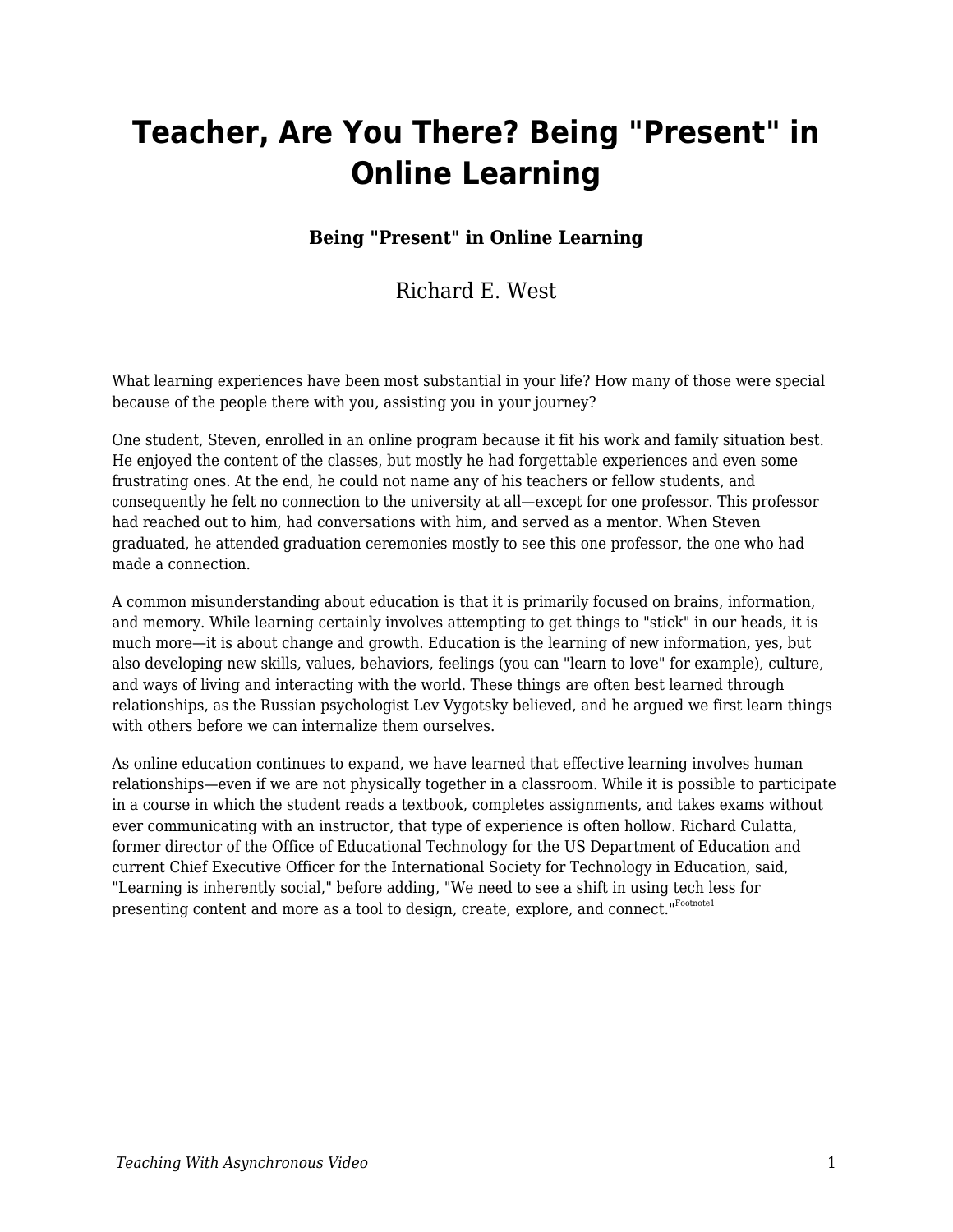

"Learning is inherently social. We need to see a shift in using tech less for presenting content and more as a tool to design, create, explore, and connect." --Richard Culatta

Video technologies are part of that shift in helping online learners feel connected to teachers and peers. This connection comes from people developing the sense that they are "present" in the class, even if they are not physically in the same room. How is it possible to be present when you are physically separated?

#### **1. Show the Real You**

In all human relationships, we feel closer to someone who seems authentic and similar to ourselves. For example, Jimmy Fallon, John Krasinski, and other celebrities were able to expand their popularity during the COVID-19 home quarantines of 2020 by recording their shows at home. Family interruptions, dressing "down," and sneak peaks at their homes [\(Jimmy Fallon has a slide!\)](https://www.today.com/popculture/jimmy-fallon-has-slide-his-house-we-have-lot-questions-t176525) helped them feel more real and human to their viewers.

As another example, Joe Wicks, [the "Body Coach,"](https://www.youtube.com/channel/UCAxW1XT0iEJo0TYlRfn6rYQ) grew astronomically in popularity as he led the world in daily physical education exercises during the home quarantine period. One regular feature of his workout videos was that he would change out the items on the shelves behind him (see figure 1) and invite viewers to guess what was new. He would then describe each item and explain why it was special to him.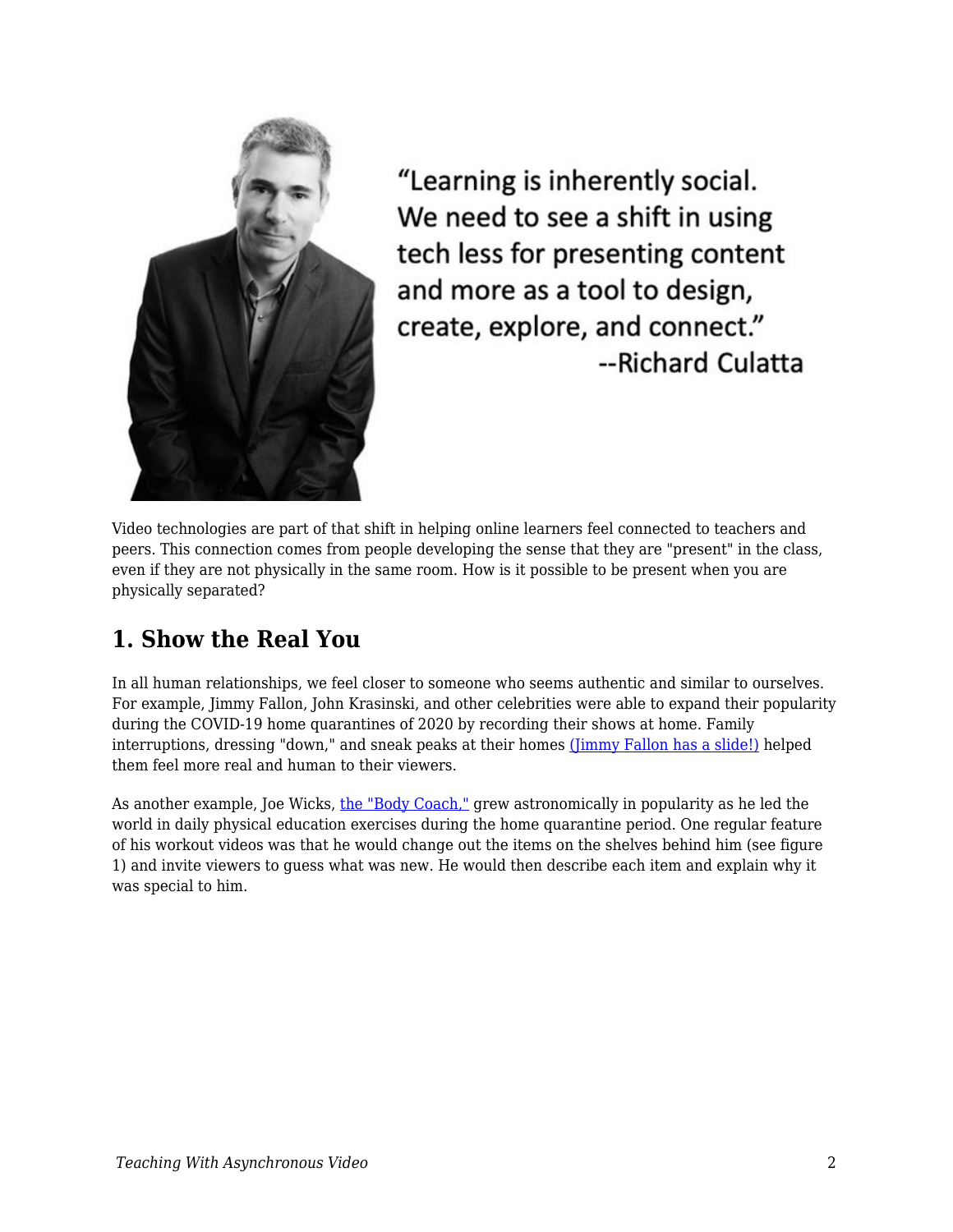

**Figure 1. Joe Wicks workout at home**

For teachers, although it may be inappropriate to share some aspects of our personal lives with students, we can still shorten the distance between us and the students by showing some parts of our authentic selves. One time I was recording a video to my students and my toddler climbed up on my lap, interrupting me. At first I was frustrated by this interruption. However, later my students said, "It's really fun to see you at home. You're like a regular person!" For another example, consider this video of Chris Haskell, a clinical associate professor at Boise State University. How do the items in his background help you understand Haskell as a professional? What about as a person?



**Figure 2. Chris Haskell video showing part of his office**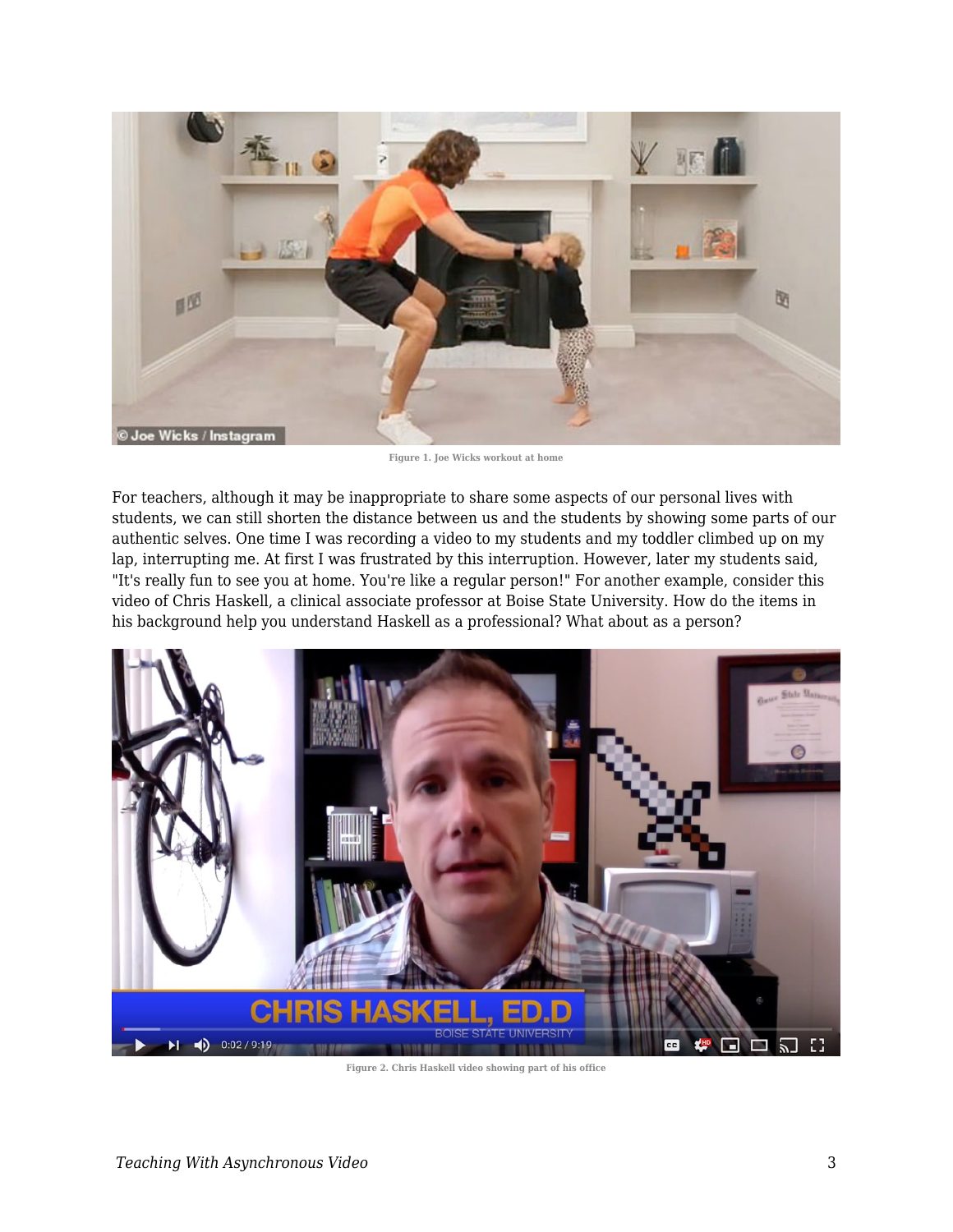**Tip!** Record videos from different locations in your home, office, or community. While you should be careful not to overdo it, a few seconds showing your personality can make learning fun. As an example, Lloyd Rieber of the University of Georgia recorded introductions to his videos from his farm, sitting next to his favorite cow, before moving on to the formal instruction parts of the lesson. Years later, students may not remember everything Rieber taught, but they will remember who he was as a person.



[Watch on YouTube https://edtechbooks.org/-DkfE](https://www.youtube.com/embed/X93BVC-1oew?autoplay=1&rel=0&showinfo=0&modestbranding=1)

**Lloyd Rieber teaching about needs assessment after feeding Anabelle**

### **2. Express (the Right) Emotions**

Our eyes, ears, and other senses have evolved to take in a tremendous amount of information each second. Not only do we hear or see what someone has said or shown us; we also notice, unconsciously, details about *how* the message was communicated. For example, a simple statement such as, "I am so happy to see you today!" can carry the opposite meaning if you say it with a furrowed brow, terse tone, rolled eyes, or crossed arms. As another example, animators have become so skillful at using nonverbal communication that an entire story can be told without any dialogue. See, for example, Pixar's popular shorts "For the Birds" or ["Geri's Game."](https://www.youtube.com/watch?v=9IYRC7g2ICg)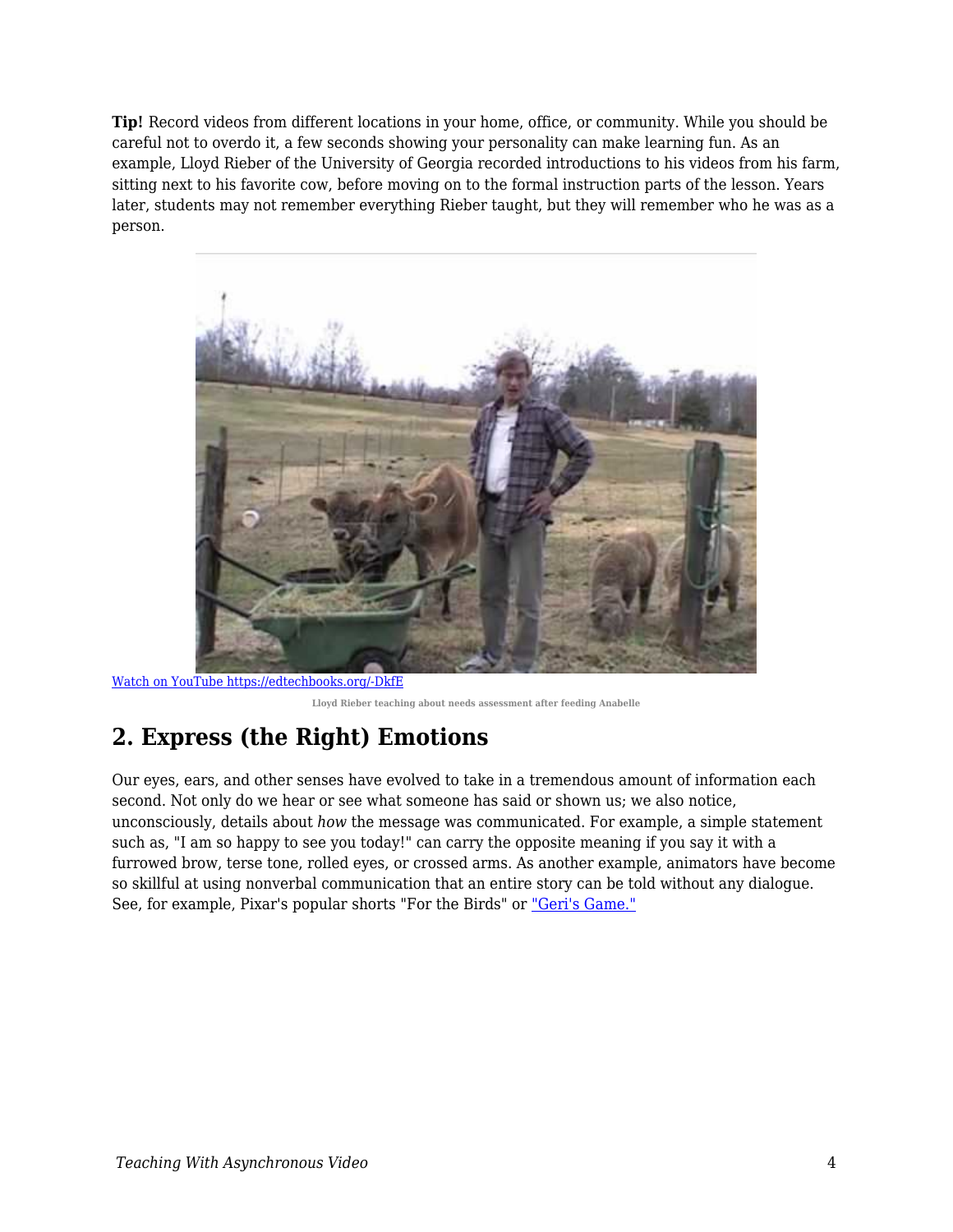

[Watch on YouTube https://edtechbooks.org/-xkI](https://www.youtube.com/embed/nYTrIcn4rjg?autoplay=1&rel=0&showinfo=0&modestbranding=1)

**For the Birds**

Some teachers are skilled at showing emotion in online videos. They smile, get excited, show surprise, lean closer to the camera, and otherwise talk *to the students* instead of to the camera. Students notice this and feel more connected to these teachers. Consequently they are more likely to reach out to those instructors if they have questions or need assistance and to feel more engaged in the courses. As an example, these two student quotes illustrate the connections that are possible in a class where the instructor used asynchronous video:

"It was like he was having a conversation with me even though I wasn't responding. He was talking to me as if I was right there in front of him."

"It seems like we are actually having that conversation even though we're not."

Meanwhile, other instructors are less skilled at showing emotions in their videos, and they come across as disinterested. Students in these classes do not feel the same sense of connection with their instructors and may even prefer text communication instead.

**Tip!** Your students will be more connected to you if they feel that you are talking to them directly. When recording your video, look at your camera instead of at your screen and imagine the student(s) you are talking to. They are really there…on the other end of the internet! Also, remember to smile, and greet your students when you begin, before launching into your instructional material.

**Tip!** Just as we can show positive emotions in a video, we can also easily show negative ones. For this reason, be careful not to record a video while you are frustrated—the students will probably notice and might misunderstand what you are trying to communicate.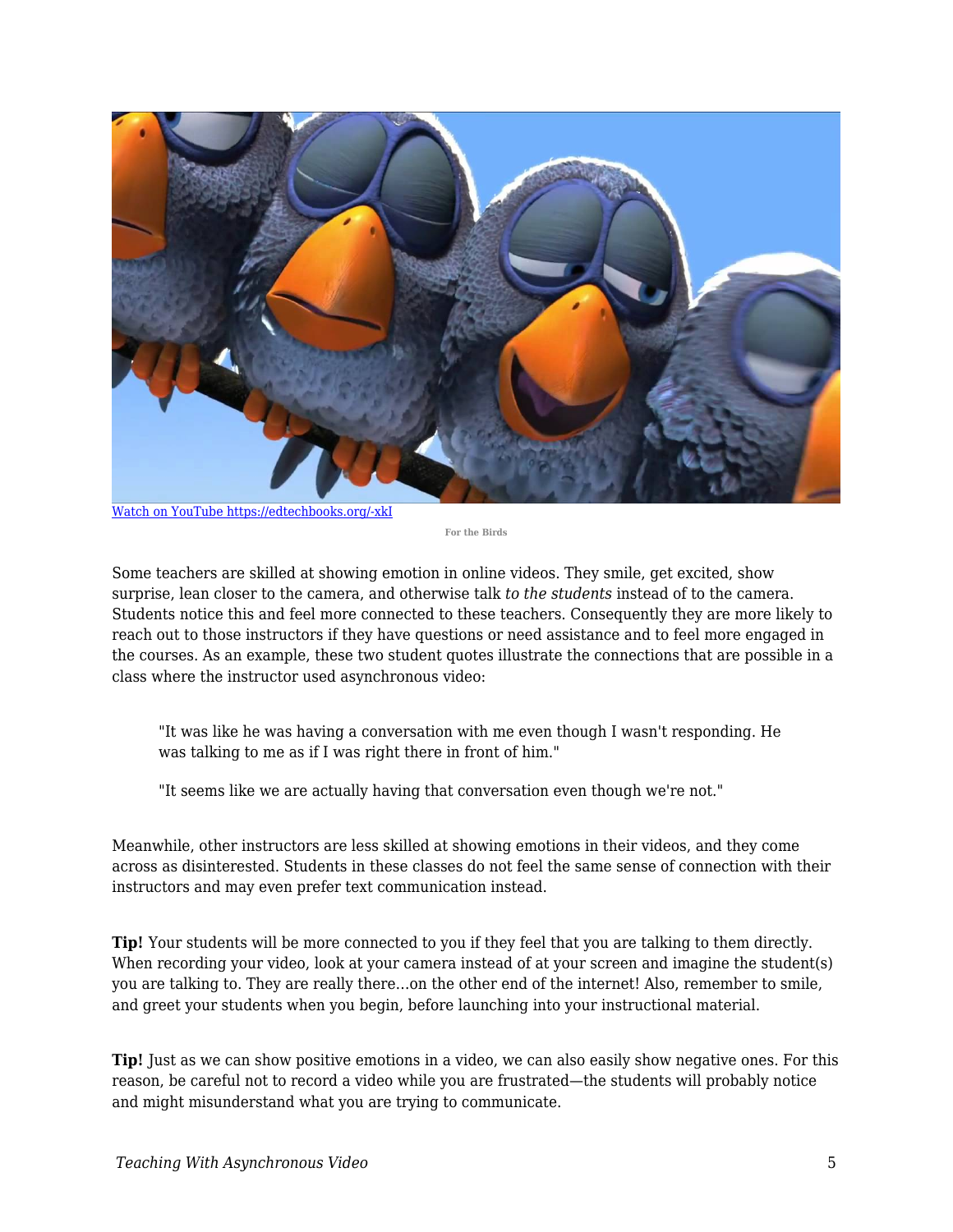**Practice!** Rewatch a video you record for your class, or ask a friend to watch it and provide you with feedback. Try watching it with and without sound. What emotions do you see, or is your video emotionless? (Remember ["Bueller? Bueller?"](https://www.youtube.com/watch?v=KS6f1MKpLGM&feature=youtu.be&t=15)) Are those the emotions you want to express? Now try recording the video again with a different emotional angle. Can your friend pick up the difference? Which would they prefer to see from their instructor?

### **3. Personalize Your Videos**

When we communicate in person, we personalize the way we talk by referring to someone's name, or referencing something we have in common ("Isn't the weather great today? Are you enjoying your walk?"). Using the exact same phrases to talk to everyone, without any variety, would feel awkward. Similarly, in online communications, we can increase the feeling that we are "present" with our students if we customize our communications with them. Undoubtedly, there are times when it is better to be efficient. If most students make the same mistake on an assignment, we might copy and paste a reply to them. If we didn't do this, we might not have time to give them feedback at all, and students appreciate receiving the feedback!

However, when we are trying to establish a connection with students, these canned responses can seem cold and clinical rather than personal. Instead, if we reference shared experiences or specific things about the student we are talking to, that student feels important and understood. For example, an instructor might provide feedback on an assignment by using the student's name and referencing their work or a snippet of a past conversation: "Sara, I remember you said you were from the Midwest, and I loved seeing you reference your hometown in your paper. It made me want to visit! I do have some feedback for you…."

**Tip!** In large classes, keep a notepad or computer document handy where you can write notes about students so that you can refer to them later. Doing this can help you remember what conversations you have had with which students—it is unlikely that they will forget! Referencing these previous interactions will give the students, and you, a sense of a continuing conversation—one in which they are active participants.

**Tip!** Sometimes creating video discussions that are not directly related to the content of the class can be really helpful in establishing a positive learning community atmosphere. With in-person learning, teachers will often chit-chat with students before, during, and after class. This casual conversation can be helpful in making students feel noticed and important to the teacher. Online, these conversations need to be created intentionally. Try creating a "chit chat" thread for students to talk to each other and you about off-topic things, or have a weekly thread where you suggest a currentevents topic and ask students to record video responses. Be sure to reply to them and continue the conversation! As one example, when the 2020 COVID-19 quarantine began in the United States, I created a thread for students to share short, asynchronous video clips about how they were handling the directive to stay at home, which helped us find the good in the situation. They shared that they enjoyed spending time with family, watching movies, and catching up on sleep, and we developed a greater sense of a shared experience as we talked with each other about the current state of society.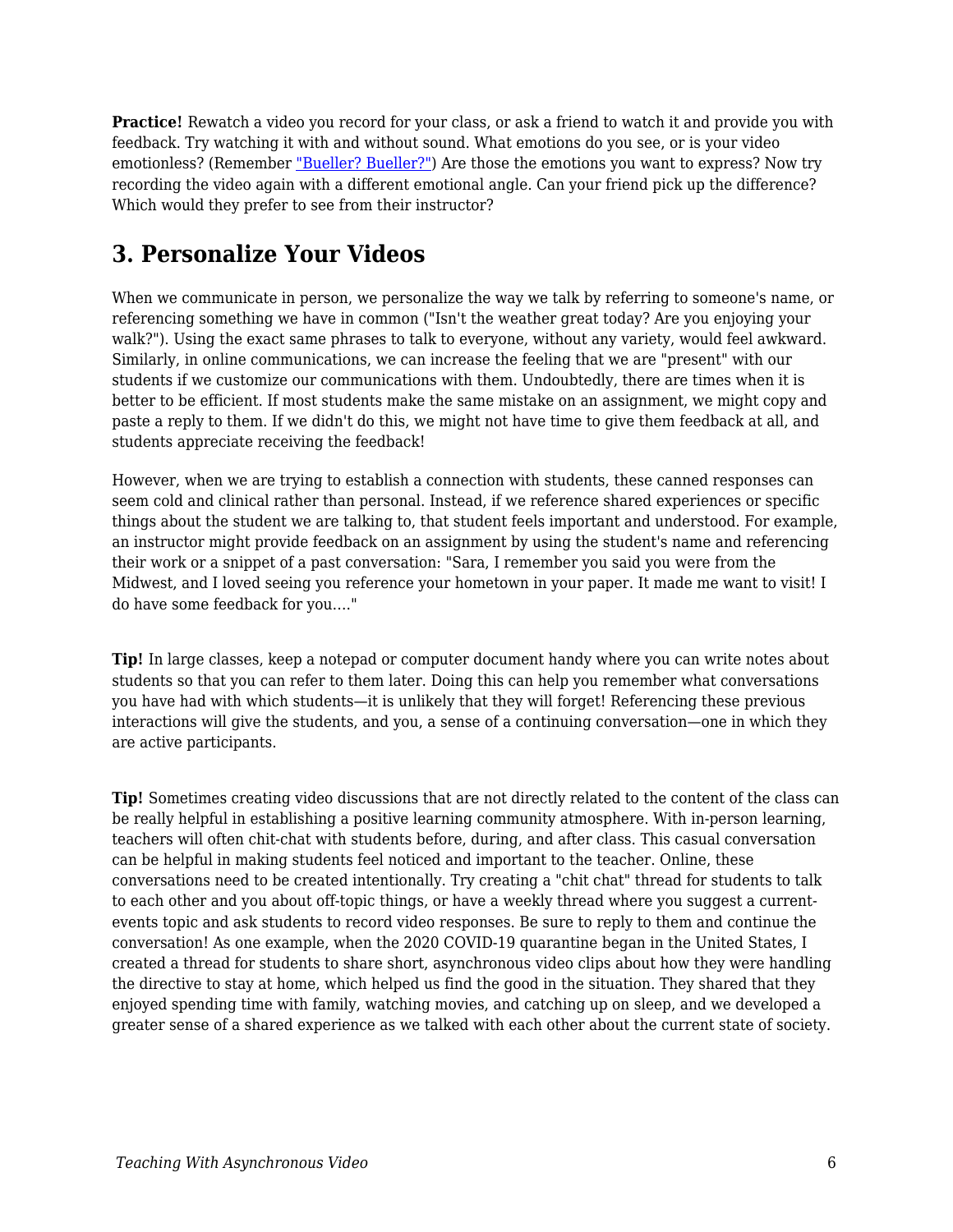### **Conclusion**

Charles Graham, well known author on blended learning, said, "Many learners want the convenience offered by a distributed environment, and, at the same time, do not want to sacrifice the social interactions and human touch they are used to in a F2F classroom." $^{\text{\tiny{IFoothote2}}}$  We can increase this sense of the "human touch" in all of our interactions, including through text. However, video has a particular power to convey our humanity. In particular, asynchronous video can provide some of the convenience of online learning without sacrificing the human connection. If we personalize our videos to the students, express emotions, and strive to show them a little of who we really are as people, this can increase the feeling that we are "present" together in the class, even if we are physically separated. This feeling of presence can increase student engagement and satisfaction with the course, as well as students' feeling of connection and appreciation for the instructor.

## **Acknowledgment**

This chapter was written with the support of EdConnect and previously published at [https://edtechbooks.org/-TZma](https://er.educause.edu/blogs/2021/2/teacher-are-you-there-being-present-in-online-learning)

#### **Notes**

- 1. Richard Culatta, personal communication, December 21, 2020.
- 2. Charles R. Graham, ["Blended Learning Systems: Definition, Current Trends, and Future](https://www.wiley.com/en-us/The+Handbook+of+Blended+Learning%3A+Global+Perspectives%2C+Local+Designs-p-9780787977580) [Directions,"](https://www.wiley.com/en-us/The+Handbook+of+Blended+Learning%3A+Global+Perspectives%2C+Local+Designs-p-9780787977580) in *The Handbook of Blended Learning: Global Perspectives, Local Designs*, eds. Curtis J. Bonk and Charles R. Graham (San Francisco: Pfeiffer Publishing, 2006), 9.